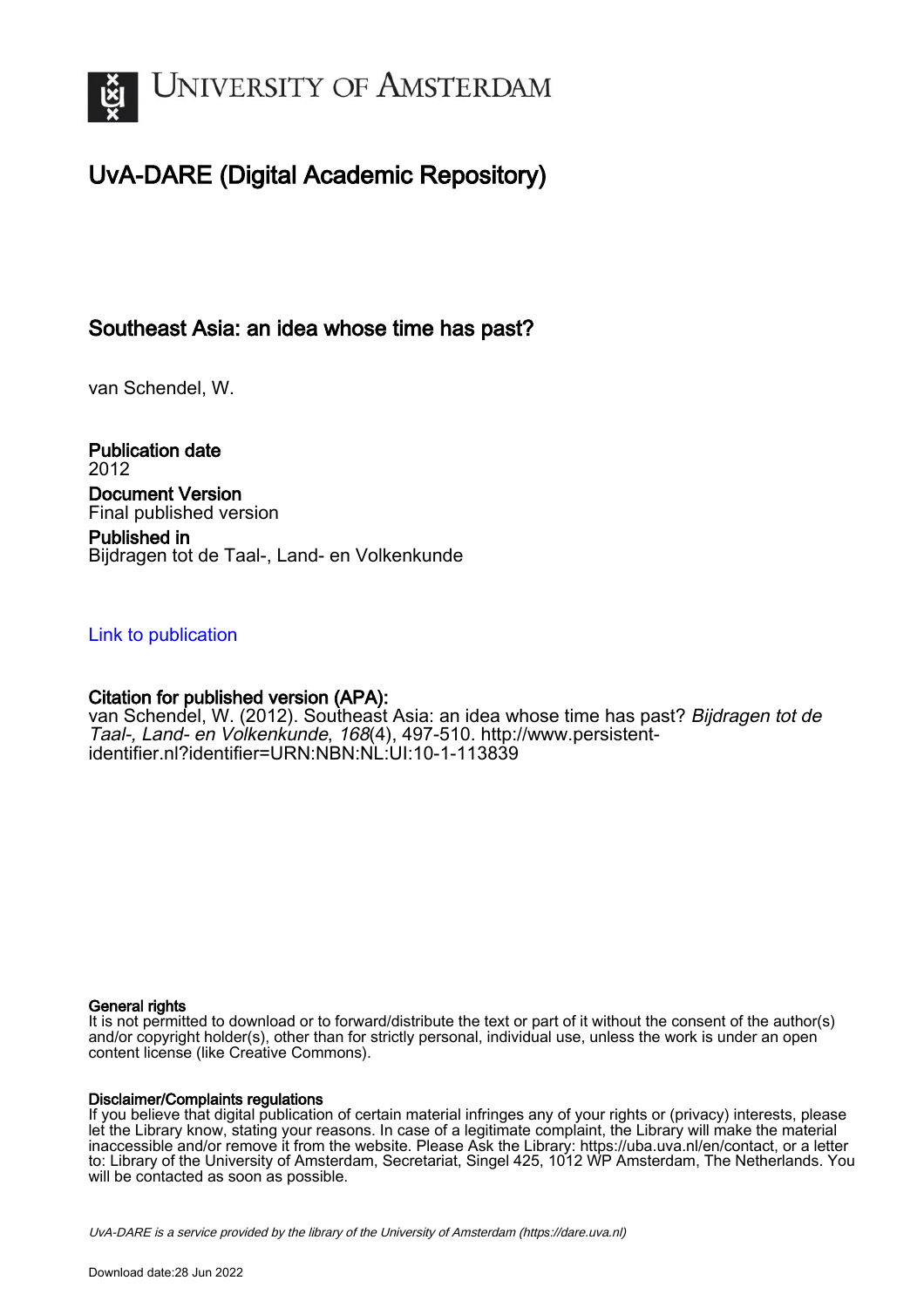*Bijdragen tot de Taal-, Land- en Volkenkunde Vol. 168, no. 4 (2012), pp. 497-510 URL: http://www.kitlv-journals.nl/index.php/btlv URN:NBN:NL:UI:10-1-113839 Copyright: content is licensed under a Creative Commons Attribution 3.0 License ISSN: 0006-2294*

# **Debate**

# **WILLEM VAN SCHENDEL**

# **Southeast Asia An idea whose time is past?**

#### *Area studies*

Seventy-five years ago, 'area studies' was an idea whose time had come. $^{\rm 1}$  Today, it seems an idea that is too constricting. The social sciences and humanities have moved on and so have the people living in the various designated 'areas.' The units of analysis have shifted and the objects of analysis are more mobile than two generations ago. In the social sciences and humanities, spatial fixing is infinitely more problematic and, partly as a result, funding has moved away from area studies to other fields. The study of Southeast Asia provides an example of this wider trend.

For people living in the region, all those years ago, the notion of Southeast Asia must have been a bit like an arranged marriage. More powerful others came up with the idea – those affected accepted it and hoped that love would blossom afterwards. It did, to a certain extent – more successfully for some partners than for others. Infidelity was frowned upon. But now that the kids are leaving the nest, is there any point in sticking together?

Where do we go from here? Thankfully the future is unknown, so we are free to speculate about it. My hunch is that area studies are destined to be around for some time to come. One reason is time lag. The global academic machine continues to produce new 'area specialists' in fairly large numbers. Another reason is that approaches that emphasize disembodied flows and global connectivity are often too abstract to make much sense. Groundedness and cultural sensibility remain essential, and these are what area studies deliver. The area mindset is firmly entrenched and area studies offer an opportunity to reflect on their assumptions. Let us take a brief look at four core claims of area studies.

1 University of Amsterdam and International Institute of Social History. This note is based on a short presentation at the conference Future Directions in Southeast Asian Studies (Australian Netherlands Research Collaboration and University of Social Sciences and Humanities, Vietnam National University, Hanoi, 8-12 March 2012). I thank the participants and a reviewer for their comments.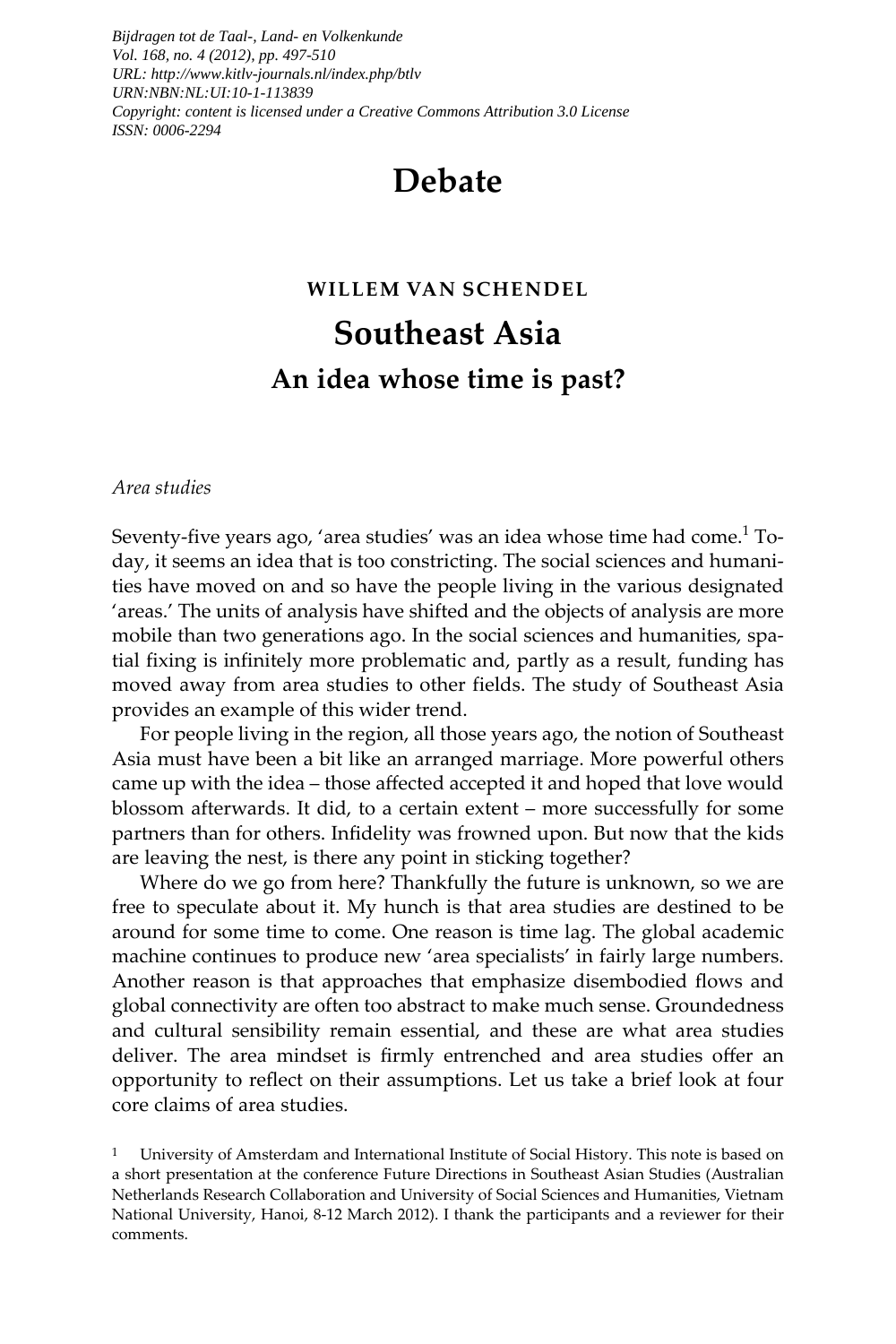### *Claim 1: Deeper engagement with societies and cultures*

This is perhaps the strongest point that area studies make but it is showing its age. It is rooted in a perspective of outsiders looking in and this has become increasingly problematic. The image of the external scholar burrowing into an exotic culture and explaining it to a home audience was free of neither late-colonial nor geopolitical overtones, and considerable soul-searching has resulted.

The emancipation of researchers *of* the area and *in* the area has begun to marginalize the role of outside (read: overwhelmingly Western) scholars in most specializations within area studies. This process can be expected to accelerate. For local scholars, deep engagement obviously has a very different meaning, leading to an important shift in the field.

This only reinforces the claim that long-term, multifaceted dedication to a particular area can produce knowledge that is superior to, and more contextualized than, knowledge of the hit-and-run kind. The assertion that area studies therefore produces more serviceable knowledge has been borne out many times. This continues to be their main success and strongest selling point. It is good to remember, however, that it is not exclusively cardcarrying, self-professed 'area specialists' who produce such knowledge. For example, many scholars within Southeast Asia think of their specializations in terms of discipline rather than area.

# *Claim 2: The importance of proximity*

This has always been a more problematic claim. The idea of a family resemblance, unity in diversity, has been more an article of faith in area studies than a serious research issue. Geographical proximity rightly plays a role in many of our explanations of social and cultural processes but the construction of a bounded intellectual universe in the shape of an 'area' is somewhat dangerous. Not only does it run the risk of downplaying the influence of factors and causes beyond the area but it also suggests special relationships within the area that may be spurious. The close kinship and cultural proximity between, say, the Philippines and Laos are not self-evident. Over time, with easier travel, new communications options, and instant virtual connectivity for some, there has been rapid but uneven time-space compression. As a result, geographical proximity should now be juxtaposed with digital proximity and air-travel proximity, both emphatically global phenomena. This reminds us that the privileging of vicinity over distance is problematic, and this holds true for earlier times as well. The claim of proximity – weak to start with – has lost much of its force.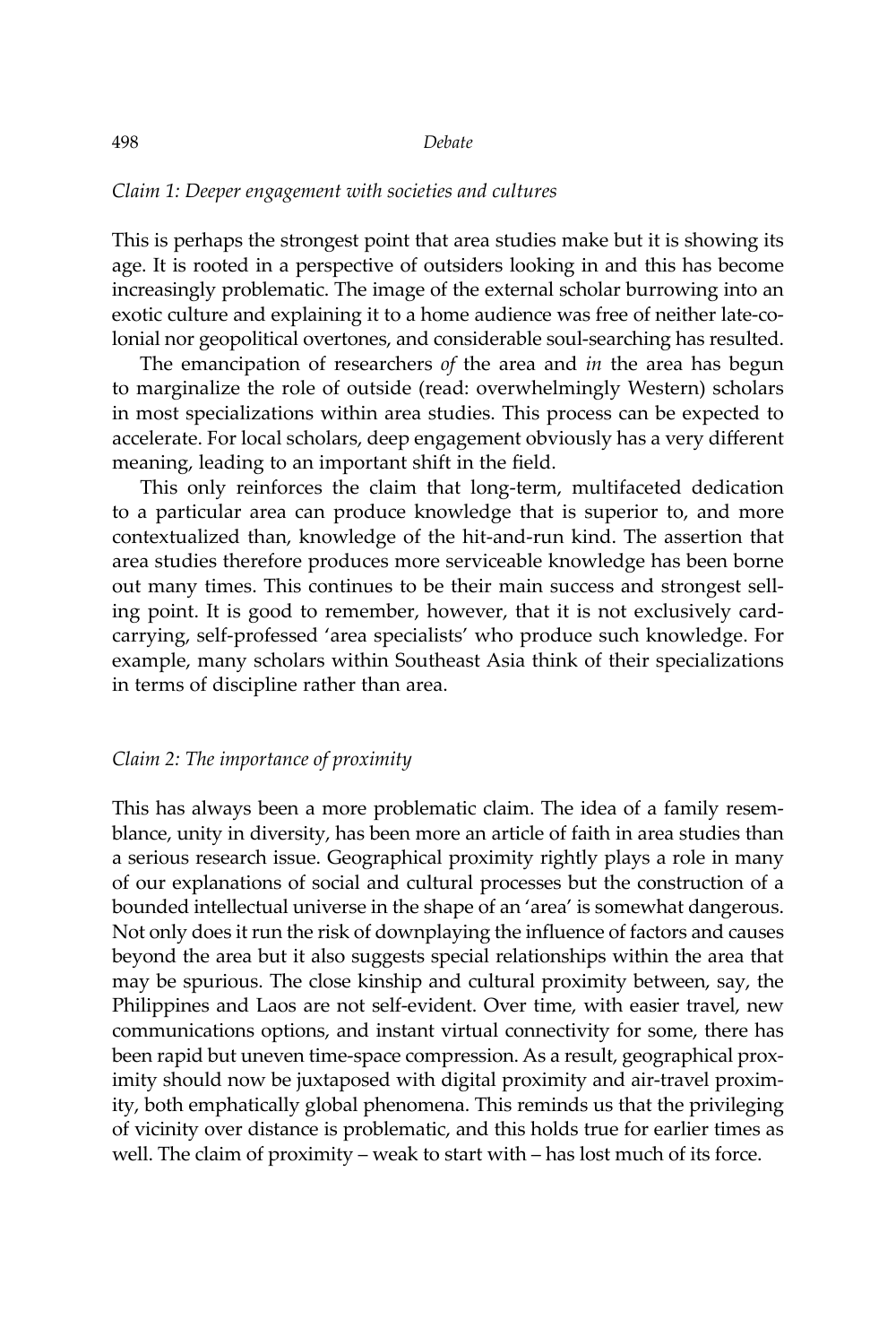#### *Claim 3: A level playing field in the production of knowledge*

Equally problematic has been the assertion that area studies can be equated with the study of an entire area, covering all societies and cultures in a specific world region. In reality, area scholars have focused far more on certain themes, privileging particular cultural, social and economic processes and paying less attention to others. Thus, even with an acceleration of knowledge production about an area, the bare patches show. Therefore, what we know well about the societies and cultures of an area cannot be presumed to be *pars pro toto*. The claim of emancipation – producing knowledge about world regions – has worked out far better for some processes than for others. There is also a spatial dimension to this: it has worked out far better for some places than for others, not just because of the training, predilections and choices of scholars but also because parts of Southeast Asia were (and are) difficult to access for political or other reasons.

Area specialists habitually make general statements about their area even though these rest on quite uneven patterns of knowledge production. In area studies, there does not seem to be any concern about the tendency for research to be concentrated in hot spots nor have mechanisms been developed to counter this tendency. Although decentralization is a hot topic in Southeast Asian studies these days, decentralization is not a professional practice among area specialists. As a result, the 'area-ness' of pronouncements about the area is questionable.

#### *Claim 4: Boundedness*

In area studies the drawing of viable borders around world regions has been a constant headache. How to isolate Southeast Asia? The answer to questions such as 'Why are the Andaman Islands in South Asia and the adjacent Coco Islands in Southeast Asia?' immediately shows that it is not the much-foregrounded cultural affinities or family resemblances that determine an area's borders but the political-administrative allocations that were in place in the mid-twentieth century. In turn, these colonial boundaries have spawned new political-administrative realities. For example, area studies are directly implicated in why the borders of the Association of Southeast Asian Nations (ASEAN) are where they are.

By and large, area scholars have taken the easy way out of the conundrum of boundary making by declaring it as unimportant in view of the grand mission of putting the area on research and policy agendas. Discussions about it are rare, and the issue can easily be dismissed as arcane or nit-picking. But scholars working in the geographical margins of academic areas cannot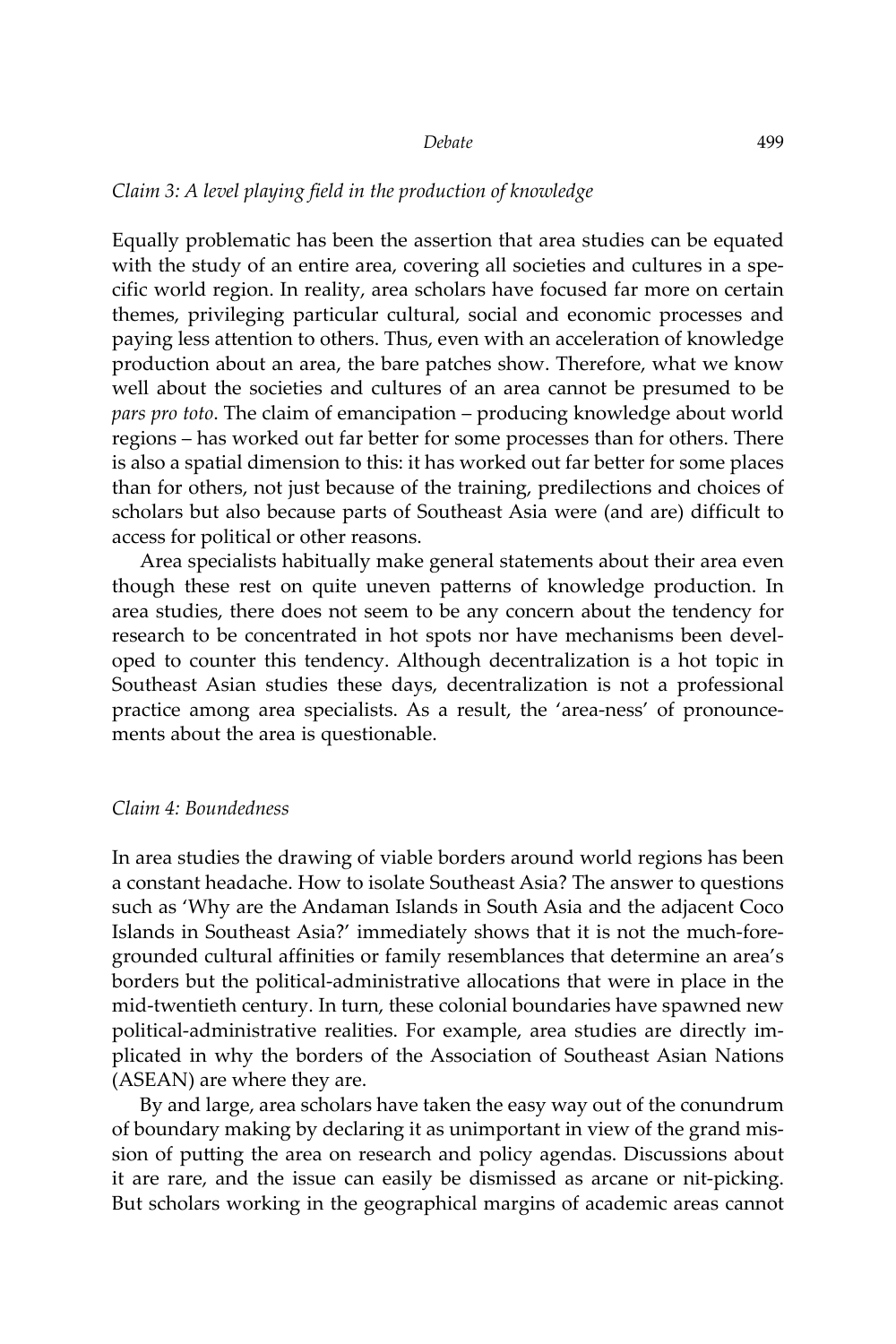escape such discussions. For them the area is an ill-fitting coat. Here the fact that area studies produce conversations that are area-specific leads to division rather than unity. As a result of such feelings of discomfort, the question of area boundaries has not gone away– instead it seems to be pushing itself more towards the centre of thinking about world regions. This may be one explanation why, for example, interest in the new Asian Borderlands Conferences is growing so explosively.

#### *Rethinking space*

The simple geographic conception of space underlying the 'proximity' claim of area studies is no longer tenable. Carving up space and then claiming content are uncomfortably reminiscent of both imperial designs and 1950s nation building.

We have to rethink space. But who are 'we'? The more important rethinking is going on, not among scholars, but among inhabitants of the regions confronting the wider world. Area thinking has become a significant resource in identity construction for some – to the extent that the 'area' in area studies has turned out to be a self-fulfilling prophecy. For many others in the region, however, 'Southeast Asia' still means little or nothing. Furthermore, the claims of area studies have been received differently by inhabitants of the region and by people originating from it but living elsewhere.

Who has adopted the self-identification of 'Southeast Asian,' and why? It can be argued that it is mainly, and increasingly, *outside* the area that the label has practical relevance. The idea of Southeast Asia is more influential beyond the region – on campuses and in boardrooms, foreign ministries and control rooms – than within it. Indonesians, Vietnamese and Burmese who live in the United States, Europe or Australia find themselves categorized as 'Southeast Asians'. How do such regional constructions relate to their self-identification? Are we seeing a thinning of national identities to the advantage of lower and higher levels of identity formation? This is a useful question to explore comparatively, and not just among diasporic communities. The vigour of national identities varies between regions as well. In this context it is instructive to look at the failure of the South Asian Association of Regional Cooperation (SAARC) to emulate its example and precursor ASEAN. National reflexes may be strong in Southeast Asia but they are far more intense in South Asia.

The varying social relevance of the area as a spatial scale is an issue of importance. Who claims the space of Southeast Asia today and why? What is in it for spin doctors, business tycoons, migrants, tour operators, military strategists … and scholars?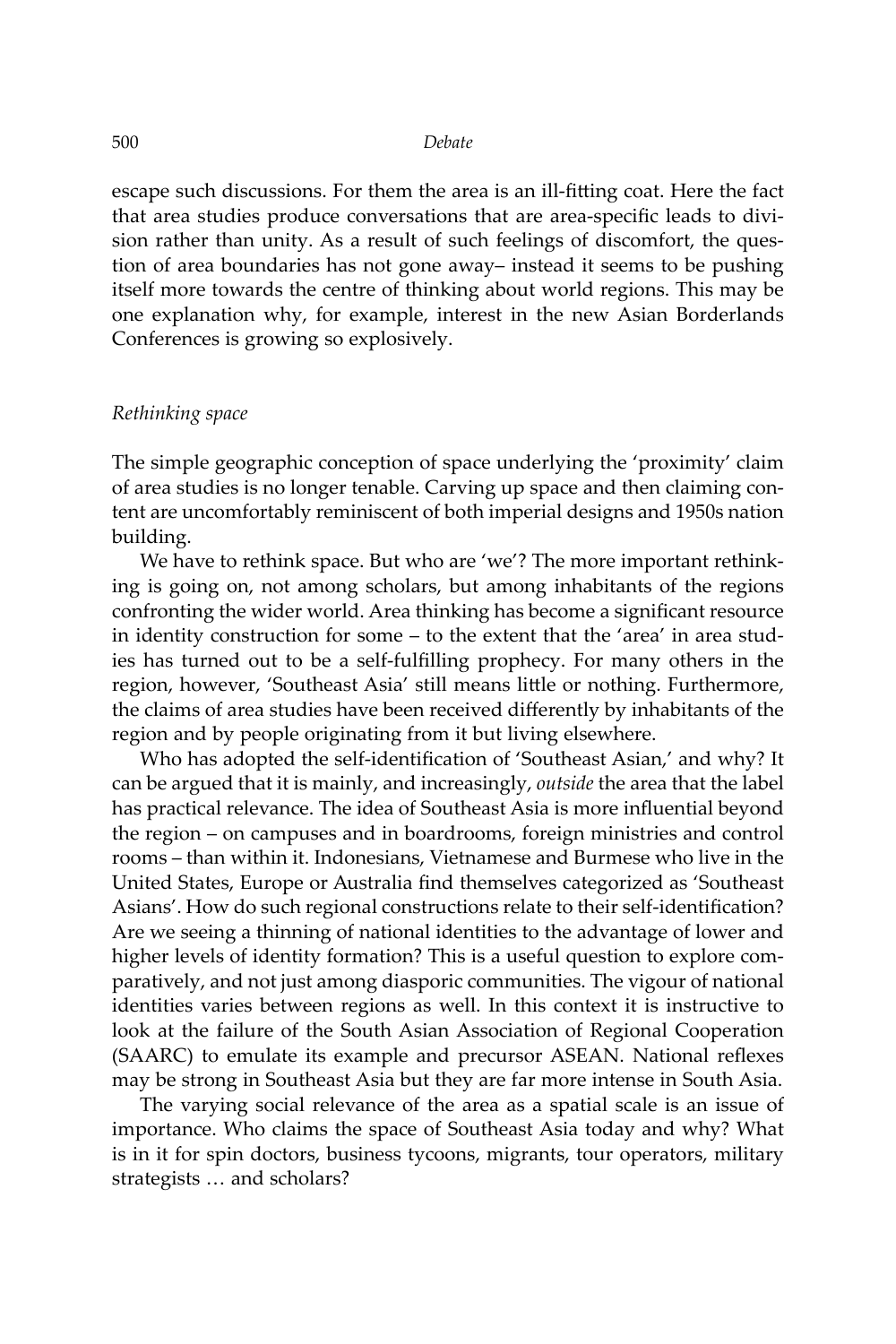#### *Rethinking time*

Space is not the only dimension that area studies make us reconsider. We also need to address the link between area studies and time. Southeast Asia is again a good example. Designated in the mid-twentieth century, scholars have extrapolated it back into prehistory and forward into the twenty-first century. Such creativity comes at a price because 'area-ness' varies from one period to the next.

Thus, if we look at Chittagong, the present-day key port city of Bangladesh, in 1600, it was clearly not part of the area that we call South Asia today. At that time it was the main port of the kingdom of Arakan, with a largely Buddhist population and trade oriented towards the eastern Indian Ocean as well as Yunnan. Historians have described it as the hub of the 'non-Indic', eastward-looking half of the Ganges delta. Three hundred years later, however, it had become decidedly 'Indic': part of the British Indian province of Bengal, its new population made up largely of Bengali Hindus and Muslims, its trade oriented towards Kolkata and Scotland. Understanding long-term change in this city demands that we bridge the gap between South Asian and Southeast Asian discourses and that we overcome their smothering embrace. The processes and flows entailed in place-making over time force us out of the comfort zone of our area training – and this is a positive thing. It is the historical processes of place-making, rather than the external place-making of 'area studies,' that we are ultimately interested in.

#### *A scholarly foreign policy?*

The main question is how we can make use of the strengths of area studies without getting boxed in by them. As I have indicated, the greatest strength of area studies is their claim of deep engagement and hence superior knowledge production. The other claims – proximity, level playing field, and boundedness – are less convincing, and today there seems to be little enthusiasm among Southeast Asianists for putting these forward. On the contrary, they have added trans-area flows and processes to their research repertoires without much debate. But this movement has been somewhat haphazard and uncoordinated, much like a wild car chase in a Hollywood movie – 'Follow that car!', 'Follow that pack of migrant Southeast Asians!', 'Follow that bunch of crony capitalists!', 'Follow that bird flu epidemic!'

It is reassuring to see that regional specialists are becoming more tolerant of raising their heads above the parapet but I would suggest that a more planned and balanced approach is called for. There are many ways in which we could achieve this. For Southeast Asia specialists a most pressing task is to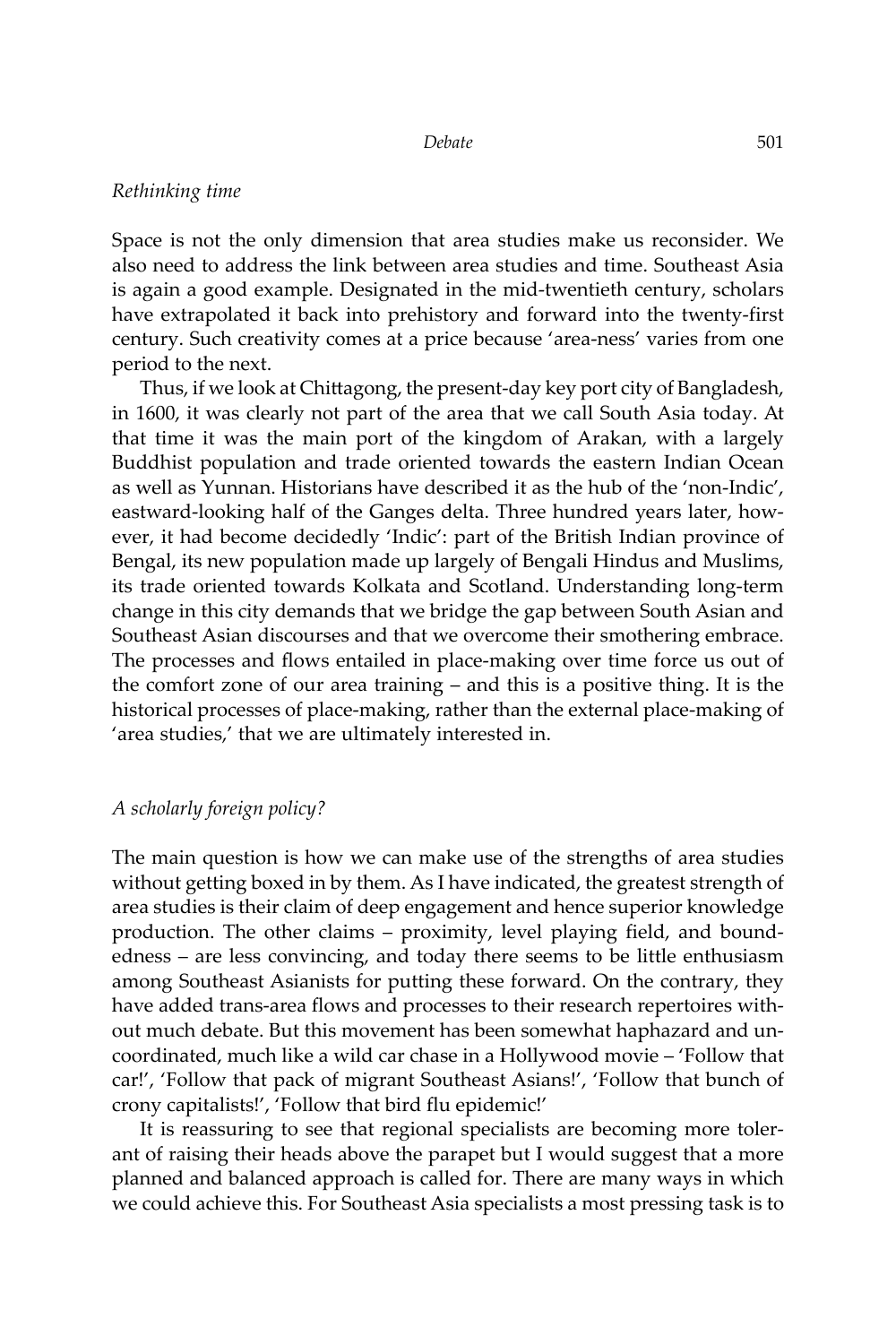make the reach of their region, as a bundle of research subjects and discursive engagements, even more global. As the area is thinning, we could make it go viral by developing what could be described as a scholarly foreign policy.

We are still far too concerned with the twentieth-century mindset whereby linkages between Southeast Asia and the rest of the world are thought of primarily in terms of 'the West.' The twenty-first century is still fairly young but it is already abundantly clear that the flows linking Southeast Asia to the rest of the world have changed. Today people from Southeast Asia are active all over the globe, just as people from other world regions have become part of Southeast Asian societies. These connections are growing rapidly. And yet, in other world regions the study of Southeast Asia is still relatively poorly developed, both in terms of taking the regional presence there seriously and in terms of a low level of knowledge production about Southeast Asia in these other regions.

One practical way of strengthening cross-area intellectual engagement is to 'follow the Southeast Asians' to the non-West. For example, it would be relatively easy to make it a standard practice to have, say, Vietnam conferences include an Africa panel. The point would not be simply to add novelty, or study the Vietnamese in Africa, or Africans in Vietnam. Such meetings could fruitfully explore the differential impact of broad economic and cultural processes on both Vietnam and societies in Africa, using these cases to understand broader processes better. Similar dialogues could be opened up by hosting Middle East panels at Indonesia conferences – not just for the study of Indonesians in the Gulf, but also to understand from Middle East specialists how these newcomers are embedded in their societies and in what flows (of ideas, goods and funds) to and from Indonesia they are involved. Thus the longstanding as well as new and variegated forms of Middle Eastern presence in Indonesia, and vice versa, could be developed jointly with Middle East specialists.

The mission of Southeast Asia specialists could easily go further: by proposing Southeast Asia-related panels in, say, Brazil conferences they could offer Southeast Asian perspectives to Latin American discourses. Comparative conversations of this kind will crucially enrich conversations among Southeast Asianists themselves and act as a deterrent to the inwardlooking tendencies that characterize all area studies. And it goes without saying that what can be done with conferences, can be done with curricula, journals, policy dialogues and research programmes.

New transnational and trans-area connections are shaping today's world. For area specialists everywhere this means that there is an urgent task ahead: to develop a firm practice of jointly employing their knowledge *beyond* their area, if only to work out what can actually be considered to be truly particular to each region. By actively projecting their insights and concepts they can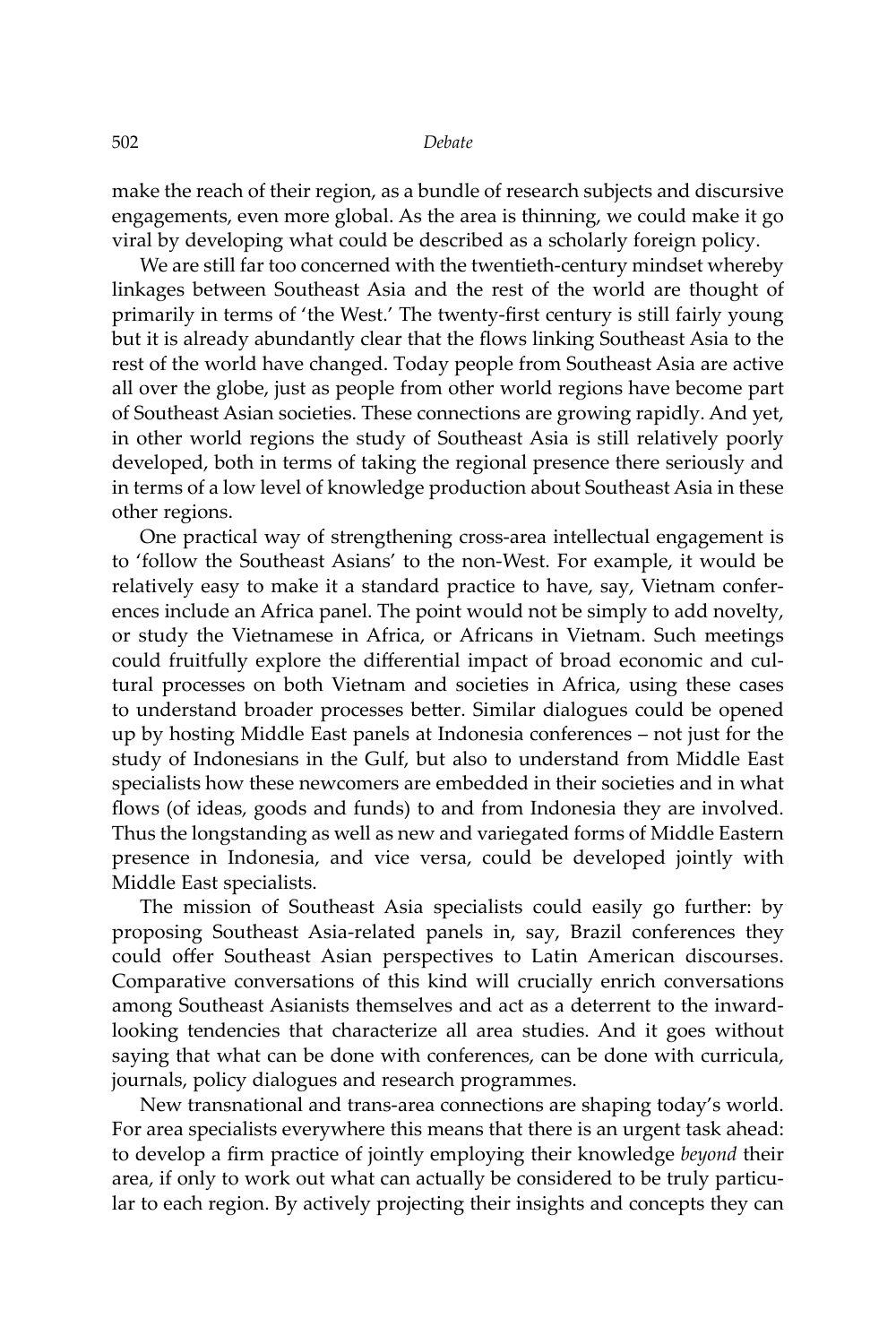contribute to an intertwined, worldwide corps of area studies that jointly explores analytical concepts across regions and that is vigorous enough to counterbalance simplifications and distortions in general models and grand theorizing. This is a necessary strategy to bolster the impact of contextualized knowledge on the social sciences and humanities – and to stave off being marginalized as parochial, irrelevant, obscure and backward looking.

Launching area knowledge beyond the area should lead to sustained transarea conversations. These will create novel ways of dealing with the issues of proximity, level playing field and boundedness that any regional study must face. Here and there, such trans-area conversations do occur – but they rarely endure. Far more effort could be poured into sustained 'area foreign policies' emanating from all world regions. The goal is to produce flexible versions of the deep knowledge of area studies that are pertinent and comprehensible across world regions and capable of being easily inserted into various current debates. More than anything, this will demonstrate that area knowledge is indispensable to understanding the twenty-first-century world.

So let us return to our example. Southeast Asia is not an idea whose time is past but – like all area studies – one in real need of breaking out of its comfort zone.

> ROBERT CRIBB School of Culture, History and Language Australian National University, Canberra

#### *'Southeast Asia': A good place to start from*

All disciplines, all fields of study, need some self-reflexivity. If we don't take time to step back and examine our assumptions and our relevance, we can be sure that others from outside will do it for us, sometimes brutally. On the other hand, too much self-reflection can be the intellectual counterpart of the audit culture that plagues so many modern universities: a distraction from the task of thinking and communicating, imposed in the name of compliance with rules that don't quite cover the messy reality of academic life (Shore 2008).

Willem van Schendel is a friendly auditor from just outside the field (his main work has been on South Asia, and he is famous for inventing the concept of Zomia, a new region that stretches across the borders of what are conventionally known as Southeast Asia, South Asia, and East Asia (Van Schendel 2002)). His thoughtful reflection on the possible redundancy of Southeast Asia as an analytical concept contains a mixture of serious chal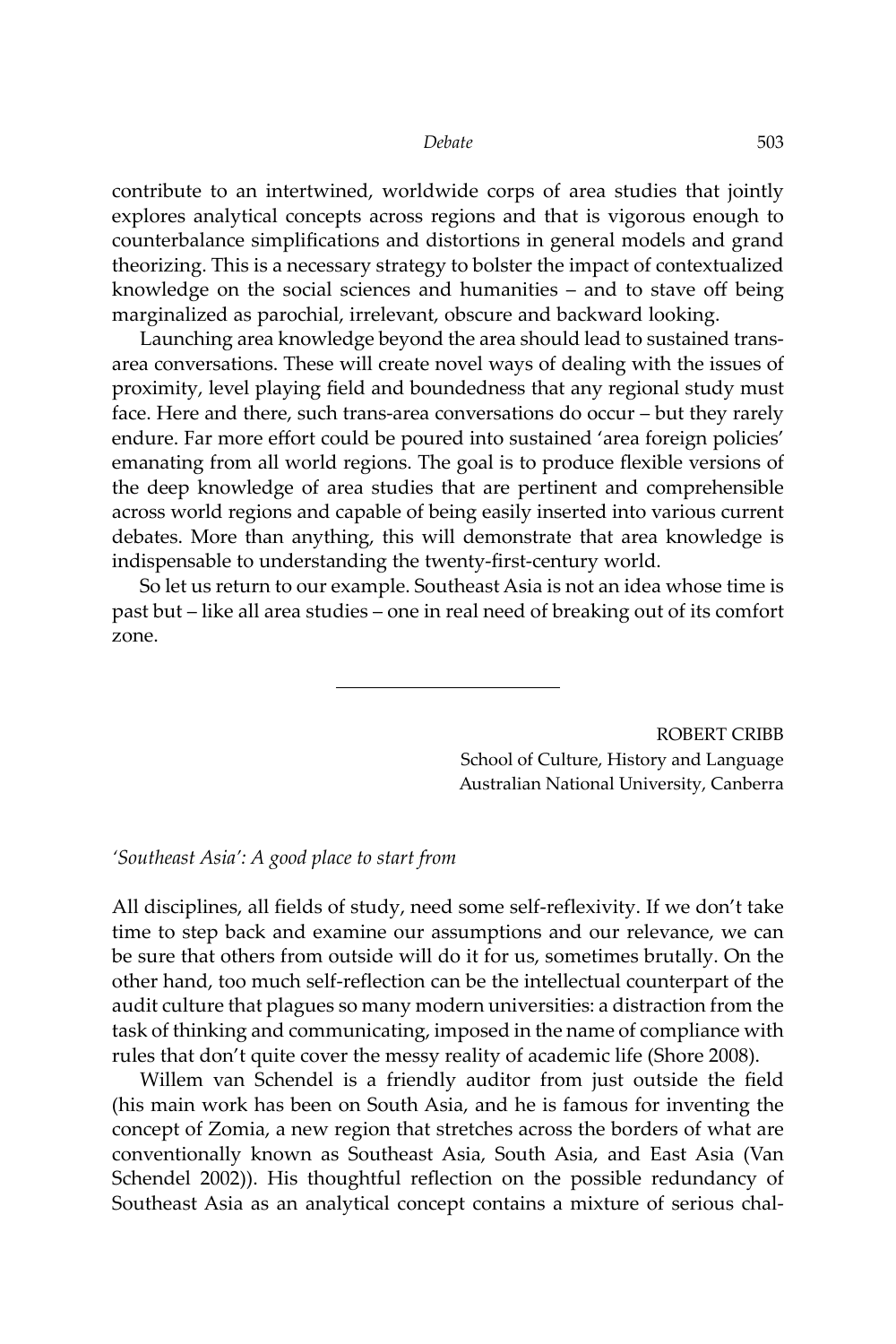lenges that need careful thought and audit culture nitpicking that does not.

Let's get the nitpicking out of the way first. It is a truism that Southeast Asia is an arbitrary concept, encompassing enormous diversity and with formal boundaries that often make little sense on close examination. But in fact hardly anyone except specialists on ASEAN, the Association of Southeast Asian Nations, uses 'Southeast Asia' as a constricting intellectual framework. In practice, we all write in practice about less – or more – than the region as a whole. Southeast Asia is not much more than a convenient geographical and administrative receptacle for our diverse endeavours. In this it is exactly the same as every other identified region in the world. Diversity and messy boundaries are a part of every category and we do not need to fret specifically about a lack of uniformity or precise fit in the case of Southeast Asia. In fact, Southeast Asia's messiness has repeatedly forced us into new insights about the internal complexity of the region and about its external connections in a way that other area studies have struggled to achieve (see for example Morris-Suzuki 2000). The intriguing fact is that the rich intellectual rewards to be had from starting with Southeast Asia and then deconstructing it have tended to blind us to earlier work that transcended Southeast Asia's borders but in a pedestrian way, such as the British colonial literature that uncomplicatedly and tediously treated Burma as part of South Asia. Even imaginative projects which set out to transcend artificial boundaries, such as ANU's Thai-Yunnan Project founded in 1987, tend to be forgotten. It is as if we mistake our own personal intellectual journey for that of the field as a whole.

The first serious challenge in Van Schendel's reflection comes from his observation that area studies is based on a paradigm of outsiders looking in. Academic research on Southeast Asia – probably more than in South Asian or East Asian Studies – has been dominated by scholars from outside the region: from the United States, Europe, Japan, and Australia. This external dominance is ethically unsatisfactory: why should Southeast Asians not speak for themselves instead of depending on foreign spokespersons (Heryanto 2007)? But the ethics here are complicated: it is one thing to defend, as Van Schendel does, the value of 'long-term, multifaceted dedication to a particular area', another – and more troublesome – thing to impose the credentialism that suggests that academic knowledge of any group of people belongs – or ought to belong – primarily to those people. Intellectual protectionism, whatever form it takes, tends to have ugly consequences. Fields of study that lack a significant outside perspectives tend not to be models of intellectual vibrancy.

The second serious challenge that Van Schendel offers is to take a more imaginative approach to comparison. Too often, area-focussed scholars choose the near and/or familiar for comparisons – Malaysia with Indonesia, Australia with Canada, the Netherlands with Belgium. In fact we could take a leaf out of the book of the economists and look much further afield for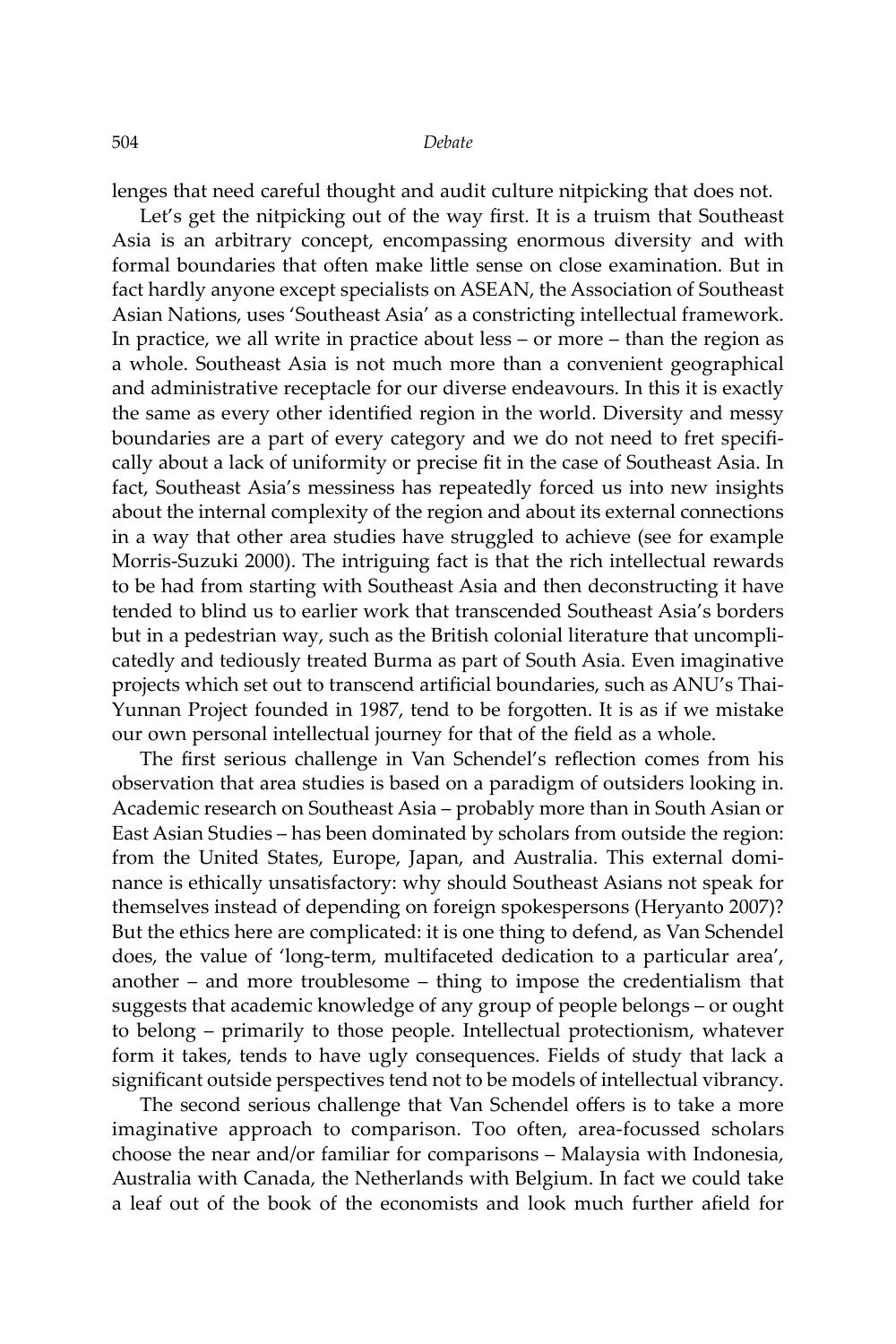stimulating similarities and differences. Lewis' recent comparison (2007) of Indonesia and Nigeria is a case in point, but there is a vast range of other possibilities – Thailand and Ethiopia, East Timor and Eritrea, Indonesia and Brazil – that could be explored. Even here, however, we have tended to forget earlier initiatives, such as the massive comparative study of India, Indonesia, and Italy sponsored by the Ford Foundation in 1954 (MacDonald 1956:107).

As Van Schendel suggests, we should not imagine that the resilience of the idea of Southeast Asia will persist in the face of globalization and the partial erasure of national borders. But it remains a surprisingly good place to start from as we embark on our intellectual journeys.

### *References*

| Anderson, Benedict   |                                                                                                                                                                                                                                                                                                                                                          |
|----------------------|----------------------------------------------------------------------------------------------------------------------------------------------------------------------------------------------------------------------------------------------------------------------------------------------------------------------------------------------------------|
| 1978                 | 'Studies of the Thai state: The state of Thai studies', in: Eliezer B. Ayal<br>(ed.), The state of Thai studies: Analyses of knowledge, approaches, and pros-<br>pects in anthropology, art history, economics, history, and political science, pp.<br>193-247. Athens, OH: Ohio University Centre for International Studies,<br>Southeast Asia Program. |
| Heryanto, Ariel      |                                                                                                                                                                                                                                                                                                                                                          |
| 2007                 | 'Can there be Southeast Asians in Southeast Asian studies?', in: Laurie<br>J. Sears (ed.), Knowing Southeast Asian subjects, pp. 75-108. Seattle, WA:<br>University of Washington Press. [Critical Dialogues in Southeast Asian<br>Studies.] [In association with NUS Press, Singapore.]                                                                 |
| Lewis, Peter M.      |                                                                                                                                                                                                                                                                                                                                                          |
| 2007                 | Growing apart: Oil, politics and economic change in Indonesia and Nigeria.<br>Ann Arbor, MI: University of Michigan Press. [Interests, Identities, and<br>Institutions in Comparative Politics.]                                                                                                                                                         |
| MacDonald, Dwight    |                                                                                                                                                                                                                                                                                                                                                          |
| 1956                 | The Ford Foundation: The men and the millions. New York: Reynal.                                                                                                                                                                                                                                                                                         |
| Morris-Suzuki, Tessa |                                                                                                                                                                                                                                                                                                                                                          |
| 2000                 | 'Anti-area studies', Communal Plural 8-1:9-23.                                                                                                                                                                                                                                                                                                           |
| Morton, Louis        |                                                                                                                                                                                                                                                                                                                                                          |
| 1963                 | 'National security and area studies: The intellectual response to the<br>Cold War', The Journal of Higher Education 34-3:142-7.                                                                                                                                                                                                                          |
| Schendel, Willem van |                                                                                                                                                                                                                                                                                                                                                          |
| 2002                 | 'Geographies of knowing, geographies of ignorance: Jumping scale in<br>Southeast Asia', Environment and Planning: Part D, Society and Space 20-<br>6:647-68.                                                                                                                                                                                             |
| Shore, Cris          |                                                                                                                                                                                                                                                                                                                                                          |
| 2008                 | 'Audit culture and Illiberal governance: Universities and the politics of<br>accountability', Anthropological Theory 8-3:278-98.                                                                                                                                                                                                                         |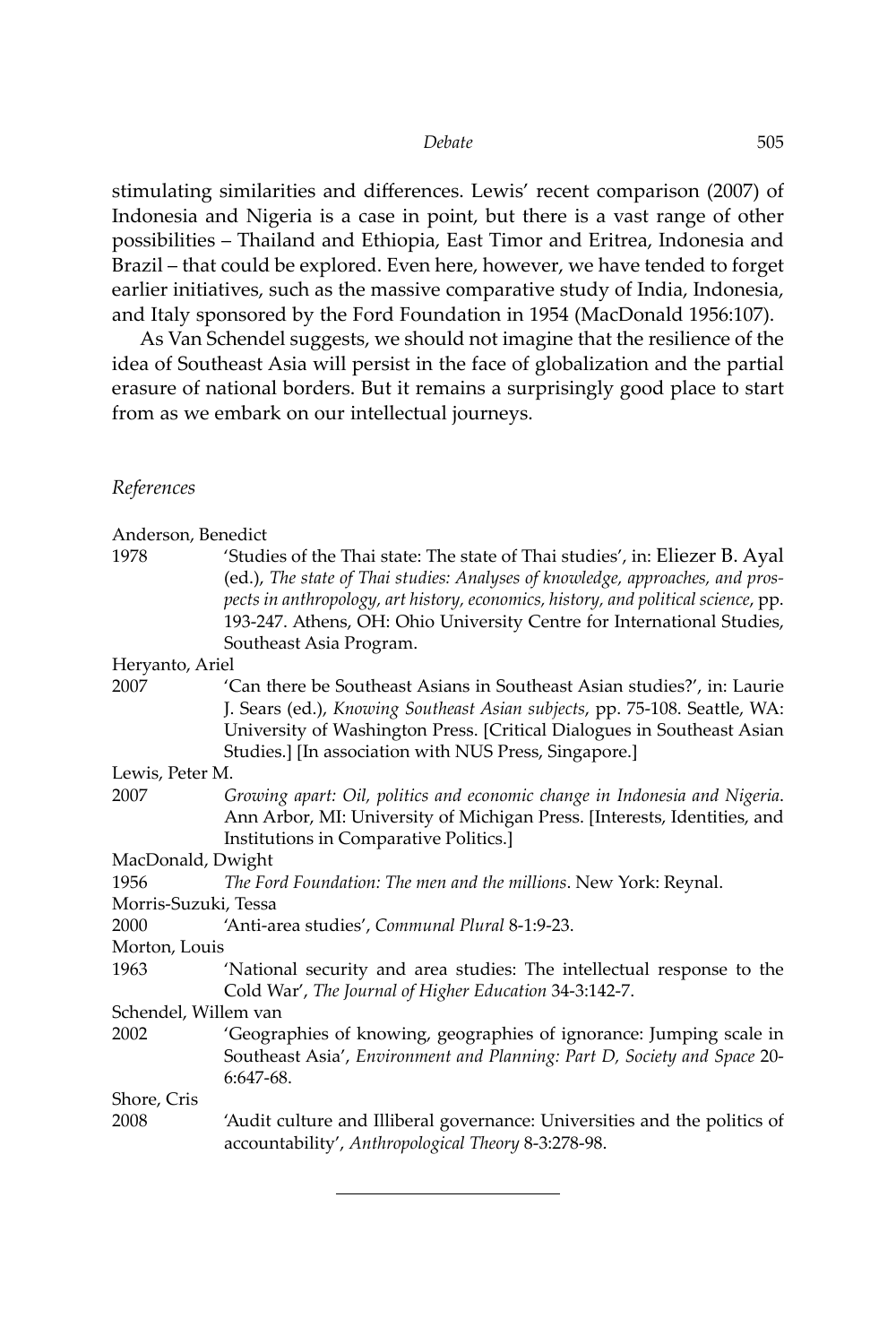### JAMES D. SIDAWAY Department of Geography, National University of Singapore

#### *Long live trans-area studies!*

Not for the first time, Willem van Schendel has richly summarized the issues at stake in reconsidering area studies (see, for example, his landmark 2002 paper). Since the making of their area was a product of the Cold War and has been strongly institutionalized in scholarly and diplomatic circles, Southeast Asianists have been at the forefront of a large, trans-disciplinary debate on the status, merits and rethinking of area studies (for a sample of those debates in wider context and reading of Van Schendel's work, see Sidaway forthcoming). Approaches to Southeast Asia long bifurcated between maritime/insular and mainland viewpoints, indicating how the concerns over the coherence of area studies that Van Schendel diagnoses were in fact integral to Southeast Asian studies from the beginning. It has nonetheless fallen on those such as Van Schendel, working at the boundaries between established areas, to point out most clearly what is at stake, carefully balancing appreciations of area studies with persuasive calls to rework them.

I am reminded of a parallel from the discipline of geography, whose core analytical category of 'regions' (usually referring to sub-national regions, rather than the meta-ones that Van Schendel and others debating 'areas' have focussed on) has been swept aside by a series of conceptual revolutions (quantitative, radical/critical and postmodern) since the mid twentieth century. However, as one leading geographer remarked:

Ever since regional geography was declared to be dead – most fervently by those who had never been much good at it anyway – geographers, to their credit, have kept trying to revivify it in one form or another. (Gregory 1978:171.)

It's important to point out that that reinvention was expressed via new terminology and approaches, and demarcates new regional formations amidst burgeoning literatures on scale and process. Similar moves are apparent in many branches of area studies and Van Schendel's words here ought to be widely read. The argument that area studies have long offered valuable deep engagement with societies and cultures is rightly qualified by a note that this engagement advances when more scholars from (and not simply of) the areas join the conversation. Attendant geopolitical and economic shifts add to the challenges and opportunities. Thus, Van Schendel's recognition (2012) that adding deep historical and broad geographical frames are vital and 'force us out of the comfort zone of our area training' merits further scrutiny. I would like to close this commentary with two points related to this.

Firstly, what is at stake in some similar invocations of transnational connectivity or transgression being made by states and political movements?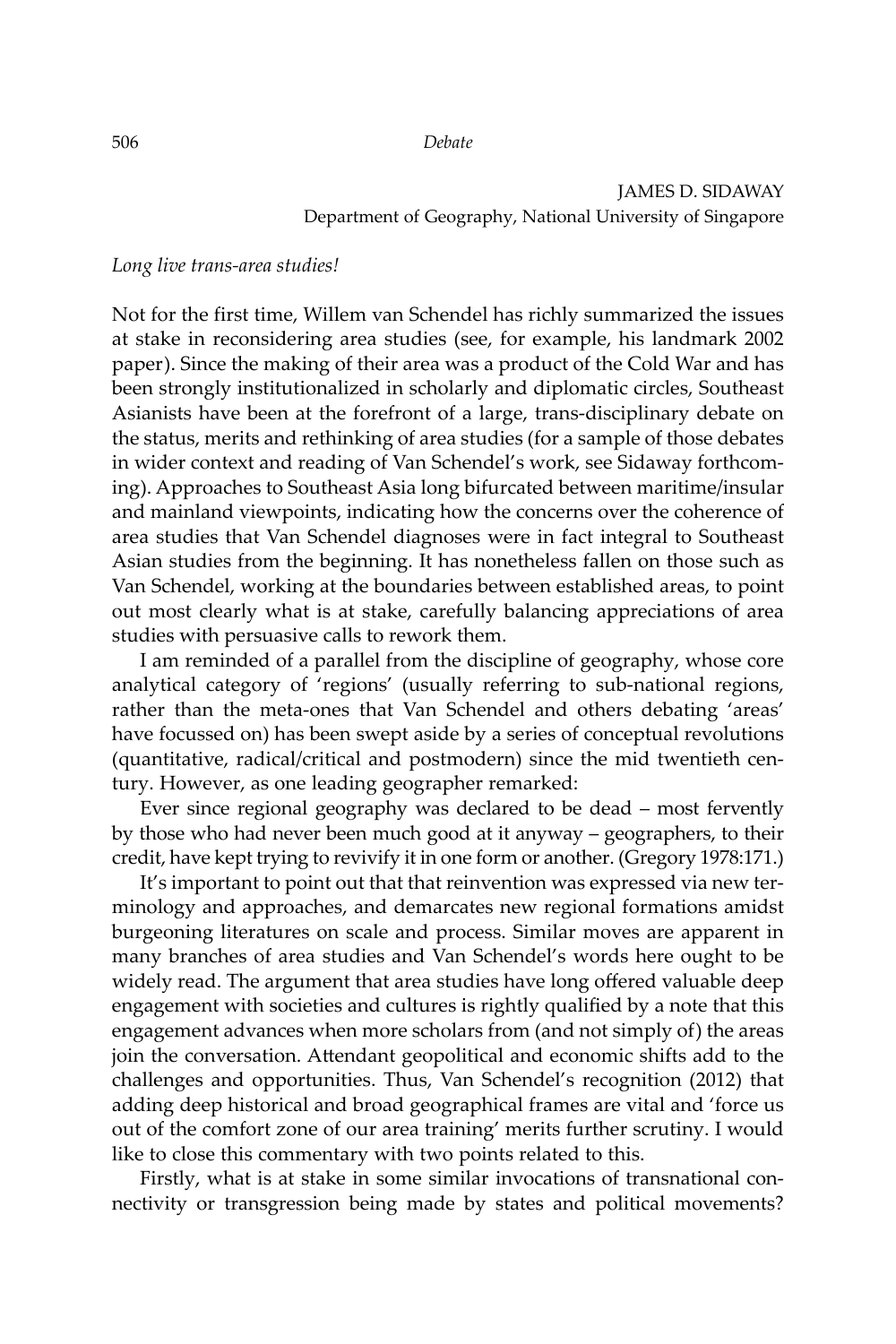They concern not just the type of scholarly 'breaking out' that Van Schendel advocates, but relate to worldly forces of imperialism, anti-imperialism, state formation, accumulation of capital and other expressions of power. Space limitations allow me to cite only one example here, derived from what Engseng Ho (2004:210) describes as 'the history of relations between Western powers and transnational Muslim societies in the Indian Ocean'. Ho (see also his 2006 book) compellingly maps these entanglements through a focus on the Hadrami Diaspora connecting East Africa, Arabia and Southeast Asia. A variety of area-based scholarship was vital to Ho's scholarly task: Arabic texts and research at archives in the UK and those in Singapore, for example. His account of how this Diaspora became localized or indiginized (albeit interconnected and externally engaged) around the Indian Ocean is a compulsive read, shaking up assumptions about categories. What does this mean for area studies? Quite simply, it is evident that the legacy of twentieth century area studies (specialist literatures, language instruction, fieldwork, scholarly journals, and societies dedicated to areas) remains essential. But such scholarly architecture is also insufficient for the broader intellectual task of recovering the interconnected spaces of the past and apprehending those of the globalizing present.

Secondly, exile or absence from any 'comfort zone' is also the fate of many subaltern migrants. Consider, for example, those millions who move from South Asia, Southeast Asia and Africa to the Persian Gulf. Cities there have become the most 'foreign' populated anywhere (around 90% non-citizens, in the cases of Abu Dhabi, Doha, or Dubai). Adequate historical and geographical accounts require us to follow such lives across areas (see, for example, Gardner 2010; Mohammad and Sidaway 2012). Scholars, even desperate graduate students, do this in deeply privileged ways. This comes with a responsibility to bear witness, critically mobilizing knowledge in order to transcend areas.

#### *References*

| Gardner, Andrew M. |                                                                                                                                                                    |
|--------------------|--------------------------------------------------------------------------------------------------------------------------------------------------------------------|
| 2010               | City of strangers: Gulf migration and the Indian community in Bahrain. Itha-                                                                                       |
|                    | ca, NY: Cornell University Press.                                                                                                                                  |
| Gregory, Derek     |                                                                                                                                                                    |
| 1978               | Ideology, science and human geography. London: Hutchinson.                                                                                                         |
| Ho, Engseng        |                                                                                                                                                                    |
| 2004               | 'Empire through diasporic eyes: A view from the other boat', Compara-<br>tive Studies in Society and History 46:210-46.                                            |
| 2006               | The graves of Tarim: Genealogy and mobility across the Indian Ocean. Berke-<br>ley, CA: University of California Press. [California World History Li-<br>brary 3.] |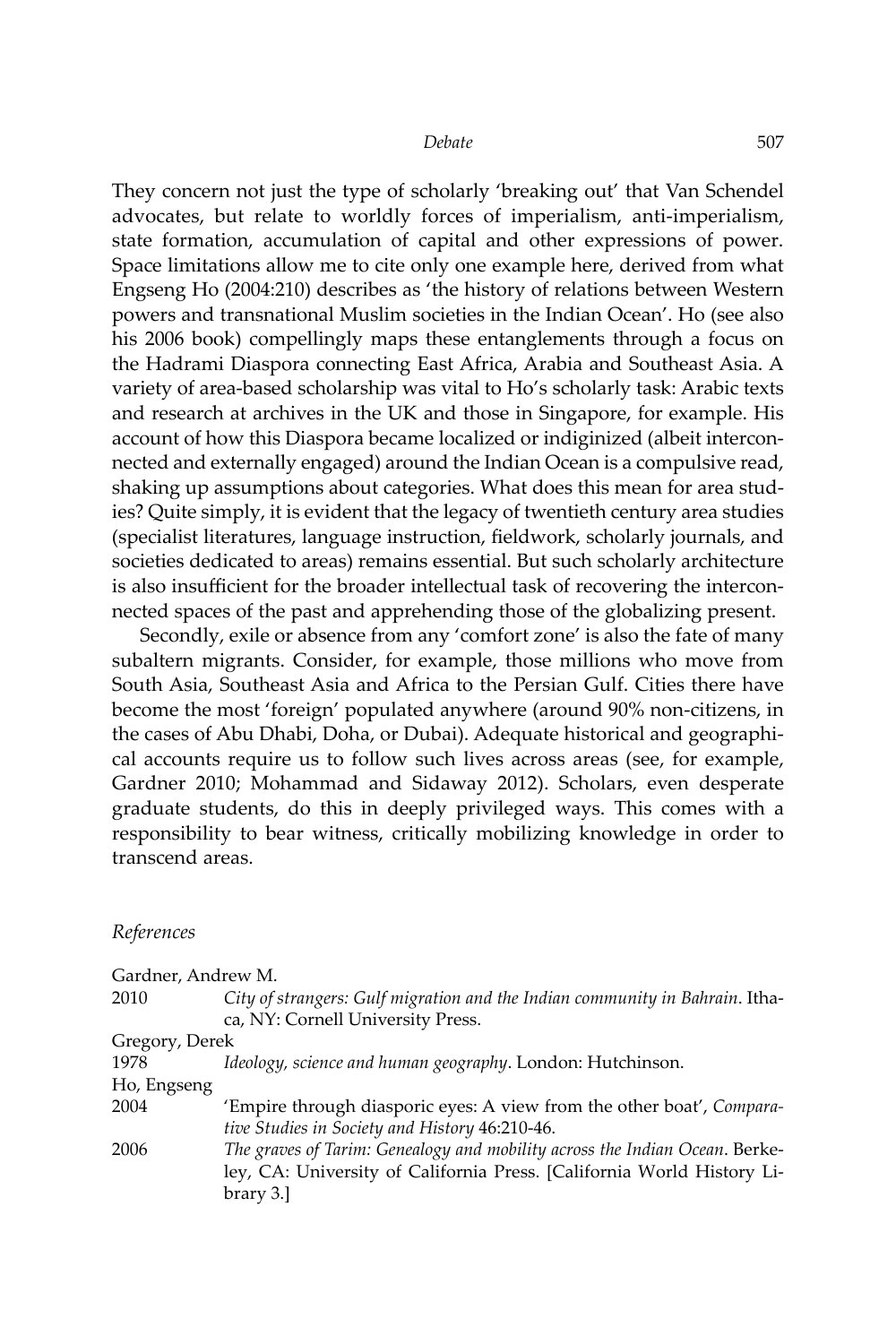| 508                  | Debate                                                                                                                                                                                                                        |
|----------------------|-------------------------------------------------------------------------------------------------------------------------------------------------------------------------------------------------------------------------------|
|                      | Mohammad, Robina and James D. Sidaway                                                                                                                                                                                         |
| 2012                 | 'Spectacular urbanization amidst variegated geographies of globaliza-<br>tion: Learning from Abu Dhabi's trajectory through the lives of South<br>Asian men', International Journal of Urban and Regional Research 36:606-27. |
| Schendel, Willem van |                                                                                                                                                                                                                               |
| 2002                 | 'Geographies of knowing, geographies of ignorance: Jumping scale in<br>Southeast Asia', Environment and Planning D: Society and Space 20:647-68.                                                                              |
| 2012                 | 'Southeast Asia: An idea whose time is past?', Bijdragen tot de Taal-, Land-<br>en Volkenkunde 168.                                                                                                                           |
| Sidaway, James D.    |                                                                                                                                                                                                                               |
|                      | forthcoming 'Geography, globalization, and the problematic of area studies', Annals                                                                                                                                           |
|                      |                                                                                                                                                                                                                               |

*of the Association of American Geographers*.

THARAPI THAN Foreign Languages and Literatures College of Liberal Arts and Sciences Northern Illinois University, DeKalb

#### *If scholar foreign policy works…*

An answer to whether or not Area Studies will be around for some time seems to have been increasingly dependent upon the government and institutional funding guided by their policies. Over the past two years, I have been at the two institutions famous for their Area Studies—School of Oriental and African Studies (SOAS) in London and Northern Illinois University (NIU) in Illinois, USA. From numerous conversations I have had in meetings and over informal gatherings, prospect for scholars to continue to be able do research and teach mainly in one specific country or in one area seems bleak. Long-established academics are curving out new niches outside their comfort zones or 'areas', attempting to claim that they are capable of starting afresh or understanding new regions.Freshly-pressed PhDs in area studies also have to highlight on the CVs their interdisciplinary research skills and draw attention to their interregional or inter-Asian research projects rather than their lone-country theses. Out of 17 jobs I applied, 12 had the terms such as *international*, *trans-national* or *inter-disciplinary* in their advertisements. This brief survey shows that area studies are deemed less relevant or attractive from the institutional perspectives, and if this trend continues, scholars, and especially PhD students will have to adjust to this trend by at least adopting a comparative approach or broadening their area research. Academic debates aside, money unfortunately will come to play a more important role in the future of Area Studies.

But is the decision to shift the focus on inter-regional or inter-disciplinary approaches justified? Van Schendel argues that the term 'Southeast Asian' has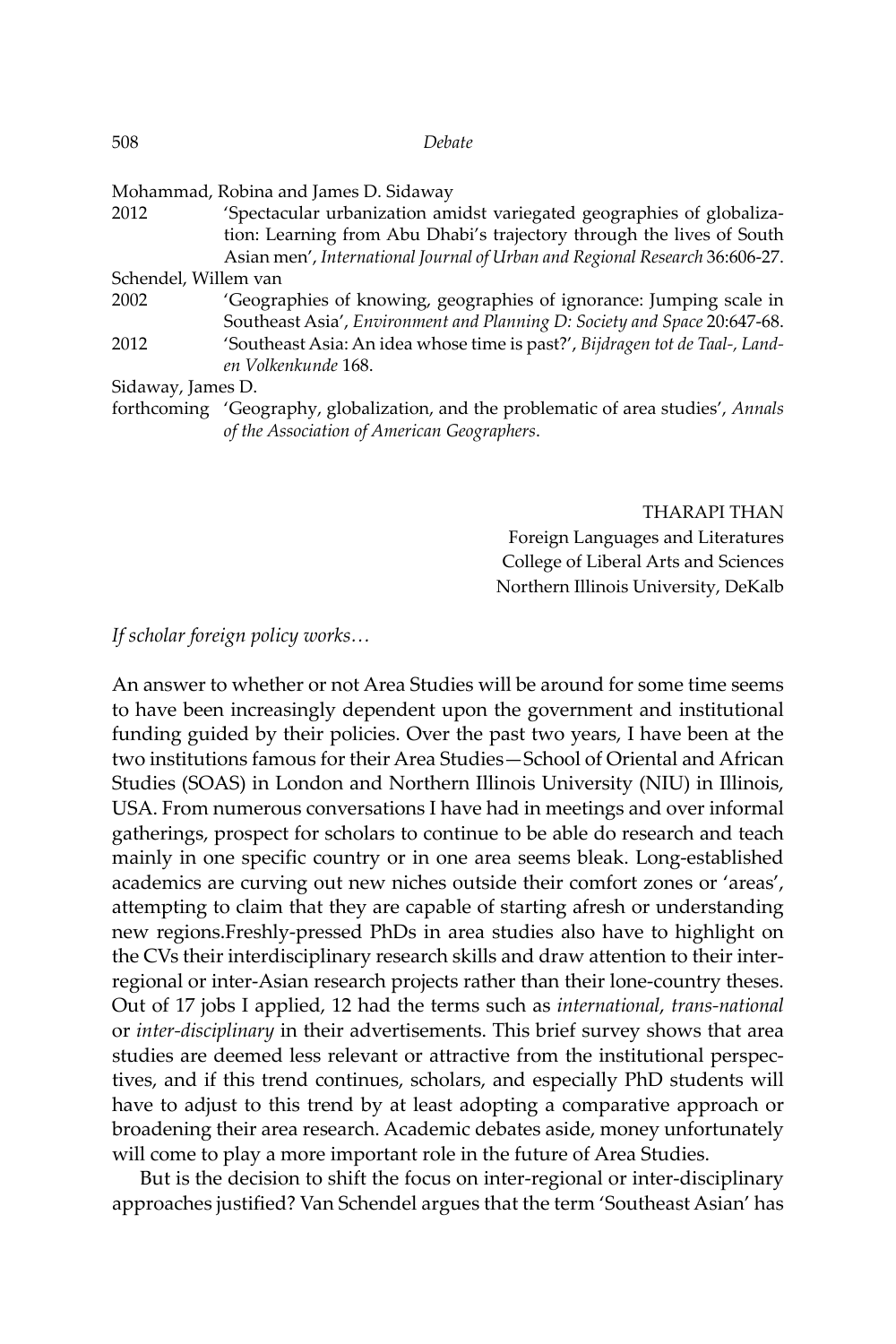practical relevance only outside the region. To a large extent, this claim rings true. The term 'Southeast Asian' has been an imported construct to the region, and for the residents of the region, they can only imagine themselves as being part of the Southeast Asian when Southeast Asian games come around every two years and when their national football team plays against other Southeast Asian nations during the games. Outside these games, a football fan from Burma will probably be more interested in learning more about Ghana where London-based Chelsea footballer Michael Essien originally comes from rather than about Laos, whose name they would most likely hear only every two years. In this digital and globalized age, the term 'Southeast Asia' implies the artificial and often state(s)-sponsored construct. For policy makers from Capitol Hill, Southeast Asia perhaps could not be imagined independently of China and also of Pacific reign and for the residents of the region, Southeast-Asian-ness might not mean more than partaking in Southeast Asian games every two years. Amidst this contrasting interests, what Van Schendel calls 'cross-area intellectual engagement' could reflect the spontaneous debates and events unfolding inside and outside the region free of artificial constructs be they by Western-trained scholars or state(s)-sponsored projects.

Van Schendel uses the term 'scholarly foreign policy' in proposing solutions to develop comparative conversations between Southeast Asia and other regions bypassing the intermediacy 'the West'. But as to whether this approach can deter the entrenched practice of inward-looking is rather difficult to answer. As he pointed out in Claim 3, area specialists tend to make general statements about the region of their interest and for Southeast Asianists, especially Burma studies specialists, to break the chain of making grand theories and generalizations, one needs to have a unrestricted access to archives, peoples and all different parts of the country, not the hot spots the scholars tend to see or are allowed to see. There are some logistical challenges and scholars will tend to remain less confident and competent to engage in comparative dialogues if they feel they could not even know one country well. Restricted access will also favour the tendency to distort history, and few that have access to archives tend to depict their study as unique to reflect and perhaps protect their privileges. But on the other hand, there remain claims in academic corpus such as 'Burmese way to Socialism' but as to whether Ne Win's Socialism could be characterized as truly Burmese as he argued needs to be challenged. There has been rare if not non-existent to compare Burmese socialism to a Latin American country's socialism and if more comparative studies are undertaken in the future, there could be less simplification and perhaps less exoticisation. Developing comparative conversations calls for a good collaboration not least by the authorities and institutions that hold key to archives.

Academic advisors at my current University are still calling Southeast